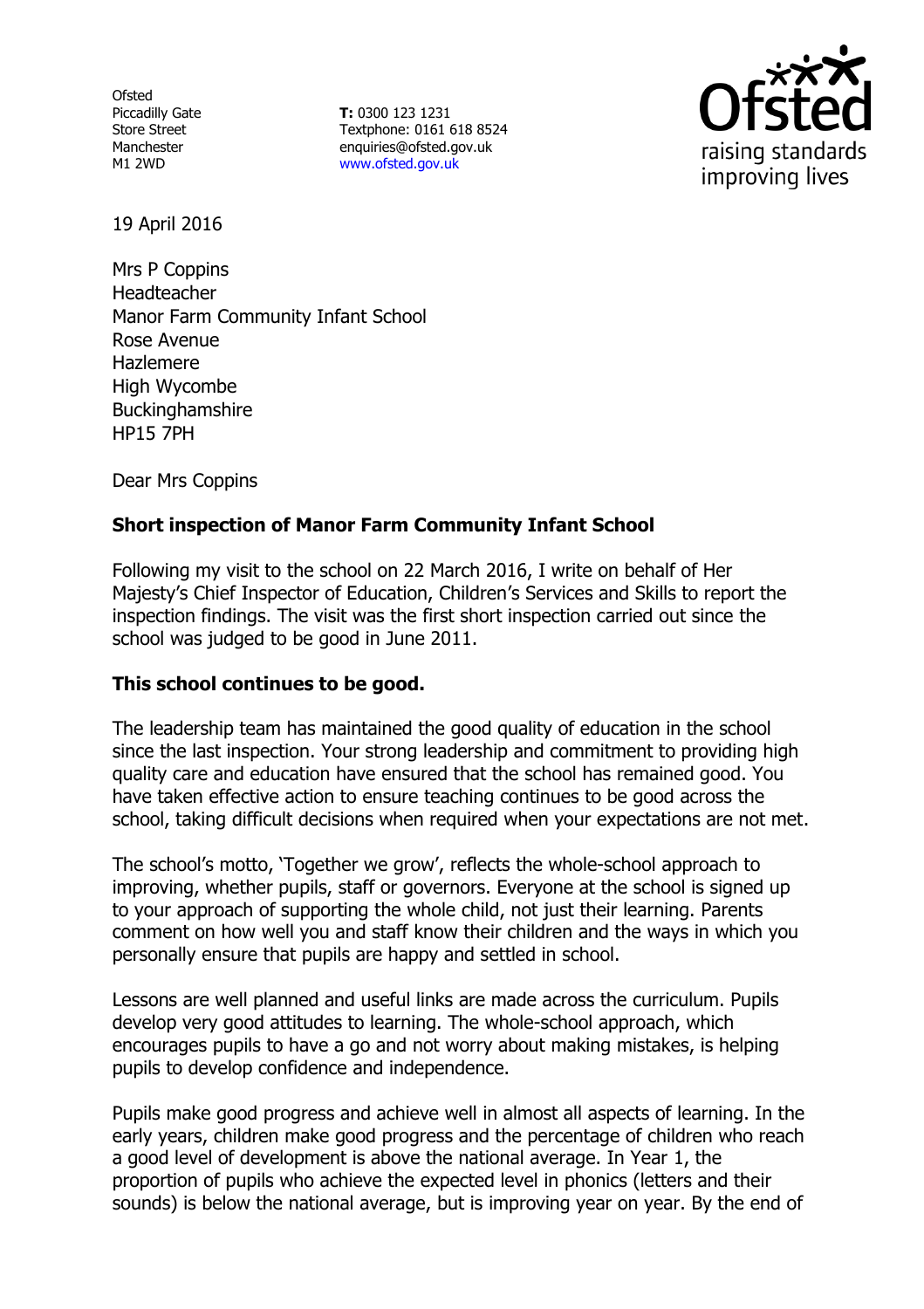

Year 2, pupils consistently achieve very well in reading and well in writing and mathematics.

Pupils' spiritual, moral, social and cultural development is promoted very well. Pupils learn about values and how to recognise and demonstrate them. Recently, pupils learned about respect; they correctly identified that picking up people's belongings if they had fallen off their pegs, and being ready for and attentive in lessons were signs of respect. Pupils were also encouraged to reflect on what they were thankful for; pupils were able to explain that they were thankful for their family members, their homes or things they are good at.

Since the last inspection, you have taken effective action to improve the areas identified in the previous report. All teachers now follow the school's feedback policy, so pupils know exactly what they have achieved and how to improve their work. Teachers use assessment information to identify how well pupils are doing and provide challenging activities for most-able pupils. Most of these pupils make very good progress but some do not make quite as much progress as they could.

You have successfully built strong links with parents. They comment on the many ways in which they are kept informed and involved in school life, such as being invited to observe lessons. The parents I spoke to struggled to identify any ways in which the school could be even better. Parents recognise and appreciate the good quality teaching and support their children receive.

Pupils enjoy coming to school. They say that learning is fun and they recognise that their teachers help them to do well. They rightly describe the school as being a safe and caring place.

You have successfully introduced a new assessment system to meet the requirement of the new national curriculum. You recognise that some further development is needed for leaders and governors to be able to see at a glance the achievement of different groups of pupils. While governors are generally well informed about pupils' achievement and can identify areas for improvement, they do not have a deep enough understanding to challenge you and other leaders fully.

## **Safeguarding is effective.**

Safeguarding processes are rigorous and effective at keeping pupils safe. Policies are reviewed regularly to ensure that they are up to date and staff receive regular training which ensures that they know, and are confident about their responsibilities in keeping the children safe. The leadership team has ensured that all safeguarding arrangements are fit for purpose and records are detailed and of high quality.

Almost all parents who expressed their views, either verbally or through the Ofsted questionnaire, Parent View, are rightly confident in the school's work to care for pupils and ensure that they are safe. Supervision at breaktimes is appropriate and well organised. Pupils learn about road and fire safety and know how to keep themselves safe when using the internet.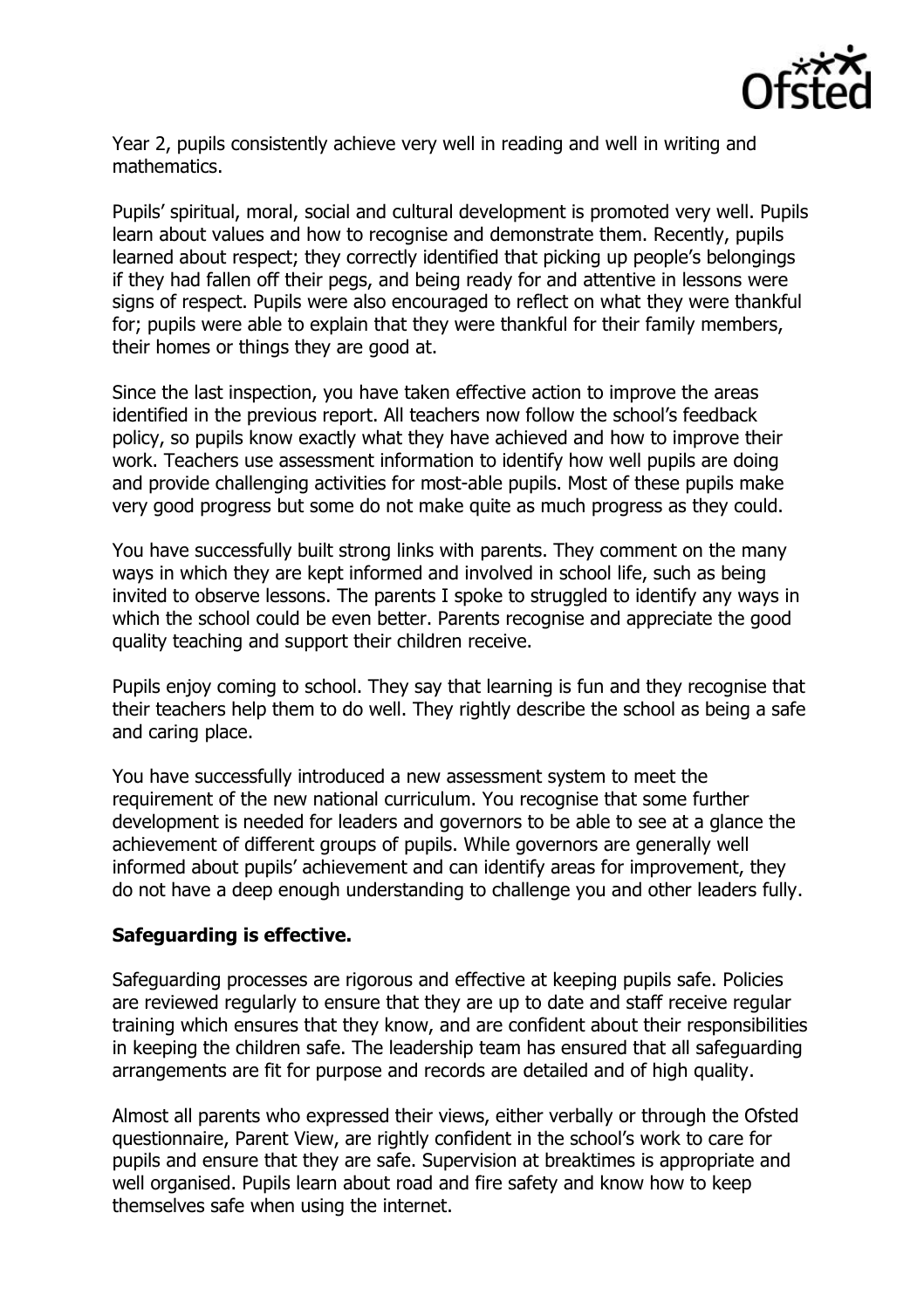

# **Inspection findings**

- At Manor Farm Infant School, great care is taken to ensure that all pupils' needs are met so that they are happy, enjoy learning and achieve well. Staff are proud to work at the school and are rightly confident in your leadership.
- Governors are committed to making the school the best it can be and have a good knowledge of all aspects of school life. They gather evidence to check what you tell them so they know your evaluations are accurate. Governors consider information about pupils' progress and identify areas where progress could be better, but this is not always as sharp as it could be.
- Your checks on teaching, and those carried out by the deputy headteacher, ensure that it is good. You know how effective teachers are and provide useful feedback to help them become even better.
- All teachers are using the new assessment system to check how well pupils are learning. You have rightly identified that refining the new system will make it easier to check how well groups of pupils, such as the disadvantaged, are progressing so that any pupils who fall behind can be identified and supported even more quickly.
- The teaching of reading is very good. Pupils develop a love of reading from an early age. They achieve very well and by the time they leave the school virtually all pupils reach the expected level and about half reach the higher levels. Recent improvements in the teaching of phonics are bringing about better outcomes.
- Writing lessons are well structured and purposeful. Teachers consider carefully how to engage pupils' interest and motivate them to write. In a writing lesson, pupils selected their own ending from a choice of four, or were able to devise their own. Pupils were very keen to share their ideas and were excited to write. Writing skills are well developed over the three years pupils are at the school so they make good progress. The percentage of pupils reaching the expected and higher levels is above the national average.
- The teaching of mathematics is effective. Skills are developed over a series of lessons and pupils have opportunities to practise what they have learned by investigating and solving problems. Pupils achieve well and do better than those nationally.
- $\blacksquare$  The pupil premium (government funding to support disadvantaged pupils) is used well to support individuals. You and your teachers consider carefully what each pupil needs to help them to make as much progress as possible, such as providing resources or helping them to manage their emotions. As a result, the gap between disadvantaged pupils and their peers is closing.
- Children in the early years enjoy learning and make good progress. Activities are well planned and interesting to help them learn well a range of skills, such as the Easter and egg-related activities we saw. Children were counting eggs, painting them and designing and making Easter bonnets. Communication with parents is very good; teachers summarise what children have done each week so parents can discuss learning with their children and support them to build on new skills.